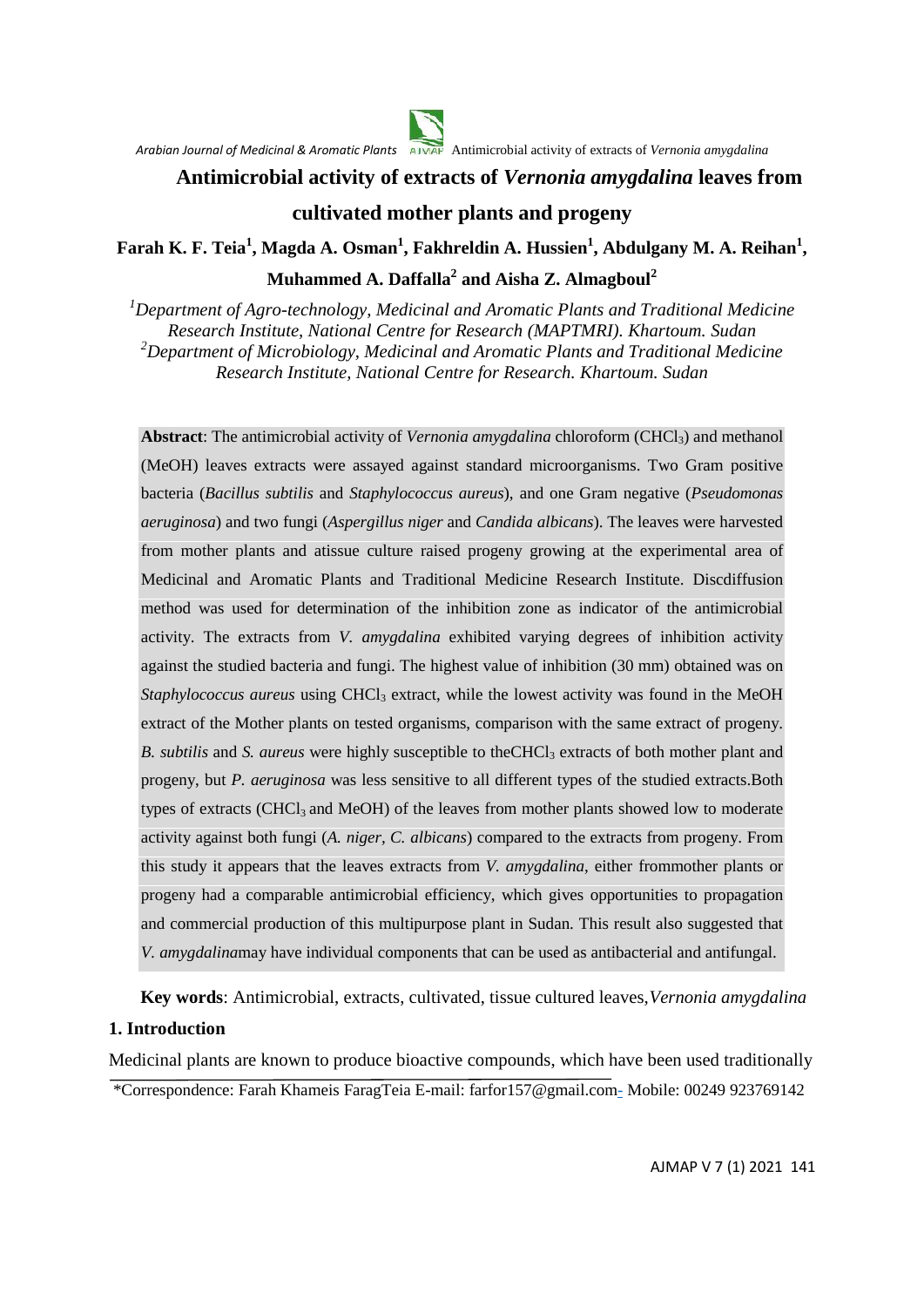

to treat various ailments (Adebanjo*et al*. 1983). Most of the substances or chemical material which are used as antimicrobials,are produced by plants and microorganisms(Pelczar*et al*. 1993)**.***Vernoniaamygdalina* Del. (Asteraceae) is a small shrub about 5m high with dark green leaves about (5x15cm).The plant height is between 1m and 6m (Iwu and Kokwaro, 1996;Nwosu*et al*. 2013). The plant has different uses in traditional medicine and food. *V. amygdalina* leaves are consumed as vegetable due to their richness in minerals and vitamins (Nwosu*et al*. 2013;Sobukola*et al*. 2007). In Sudan, the water extract of *V*. *amagdalina*roots is used as an anthelmintic to treat stomach pain, skin infections, for swellings and a poultice (El Ghazali, 1987).

It has been used to treat amoebic dysentery, gastrointestinal disorders, as well as for its antimicrobial and antiparasitic activities (Akah and Ekekwe, 1995; Akinpelu, 1999;Moundipa*et al*. 2000; Hladik*et al*. 2005).This various uses have been referred to itsphytoconstituentssuch as alkaloids, saponins, flavonoids, terpenes, steroids, anthraquinone, lignans, phenolic acids, coumarins, xanthones, edotides and sesquiterpenes, (Izevbigie, 2003; Cimanga*et al*. 2004; Muraina*et al*.2010).More than thirty bioactive compounds have been isolated and identified from this plant, such as sesquiterpene lactones, steroidal saponins(vernoniosides), steroid glycosides and flavonoids (Kupchan*et al*. 1969; Jisaka*et al*. 1992; Igile*et al*. 1995;Erasto*et al*. 2006; Owoeye*et al*. 2010; Luo*et al*. 2011).The crude extracts from each parts of this plant are used to treat malaria and eczema due to a quinine substitute in leaves, stem, bark, androot (Challand and Willcox,2009).

*In vitro* and *in vivo*toxicology studies documented on*V. amygdalina* showed that this plant has no or low toxicity thereby (Awe*et al*. 1999; Ibrahim *et al*. 2001; Ekpo*et al*.2007; Ganfon*et al*.2008; Njan*et al*. 2008).Many researchers have studied the antimicrobial properties of tested plant extracts(Anibijuwon*et al*. 2012;Evbuomwan*et al*. 2018;Bamigboye and Ahmed, 2019), but there is no report for the study comparing different sources of the planti.e mother and progeny. Therefore, the aim of our study is to investigate theantimicrobial activity ofchloroform (CHCl<sub>3</sub>) and methanol (MeOH)extracts of *V. amygdalina*leaves (figure 1:A.) obtained from two plants origin (mother and progeny) cultivated in Sudan.

#### **2.Materials and methods**

**2.1. Plant material**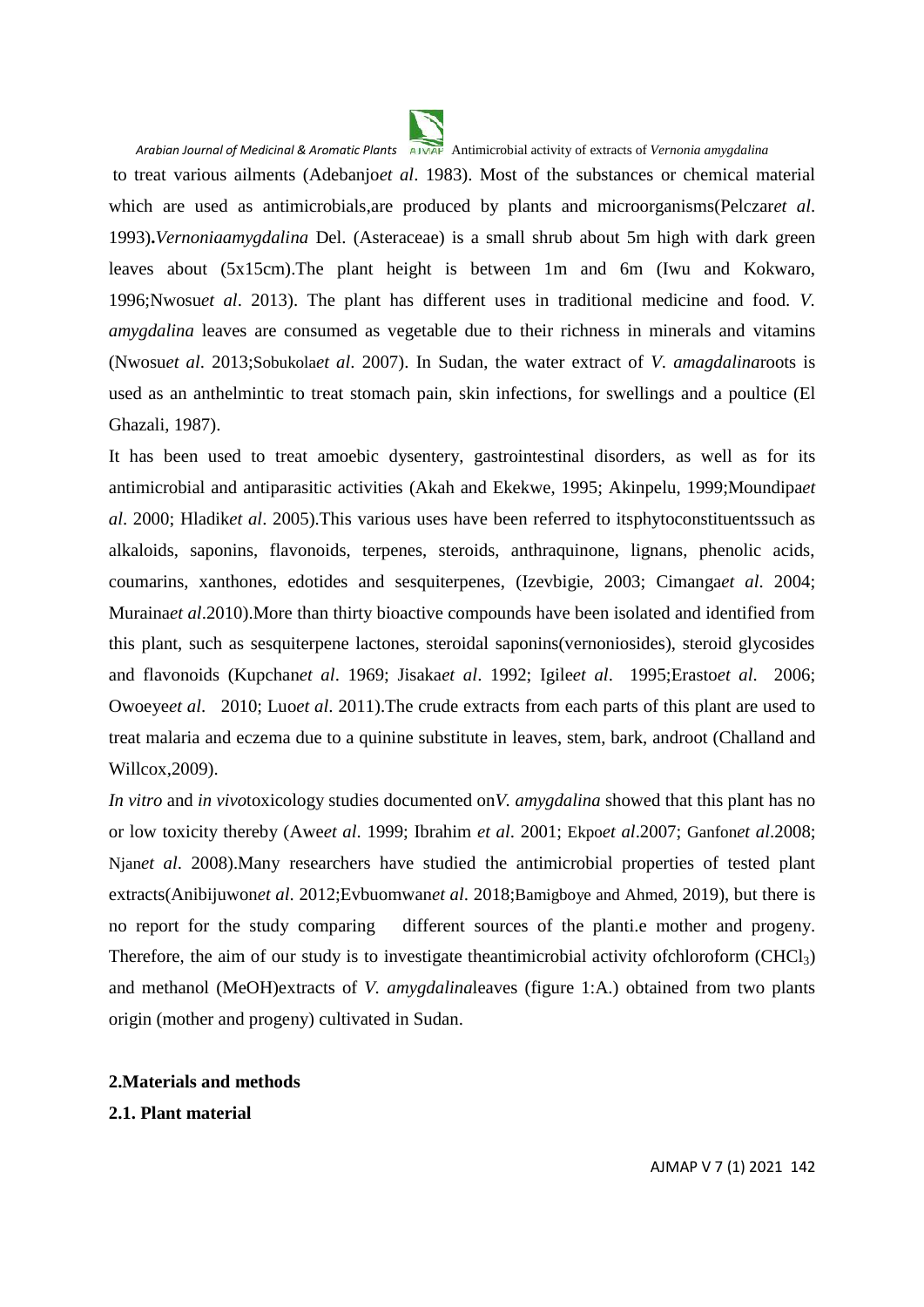

Seedlings of *Vernoniaamygdalina* were initially supplied from the origin habitat (Rashad, South Kordofan- Sudan) and raised as mother plants in an experimental field of Medicinal and Aromatic Plants and Traditional Medicine Research Institute (MAPTMRI), Khartoum state. A tissue culture technique has been used to establish a population of progenies which are kept at the experimental farm of MAPTMRI. Leavesfrom both mother plants and progeny were collected separately and air dried under room condition before extraction.

#### **2.2. Preparation of plants extracts**

The extracts were prepared in different types of solvents, namely chloroform and methanolat room temperature by simpleextraction method (Sukhdev*et al*. 2008), hence,leaves sample from the mother and progeny (100g each)were placed in separate sterile glass flasks.500 ml of chloroform was added to each flask, then left tomacerate for three days at room temperature, then after this extraction period, extracts werefiltered through Whatman No. 1 filter paper, and these filteredextracts were concentrated under reduced pressure using a rotaryevaporator. Solvent (chloroform) were removed from the concentratesby incubated them into room temperature at 37°C for 24 h. after fulldried extracts from each plant, only 2 g from each plant extractwere added to 2 ml of distilled water (0.1ppm). The same steps were used for 80% methanol extraction.

#### **2.3. Preparation of bacterial and fungal suspension**

Standard microorganisms of bacteria (*Bacillus subtilis*(NCTC 8236),*Staphylococcus aureus*(ATCC 25923)and *Pseudomonas aeruginosa*(ATCC 27853)) and fungi (*Aspergillusniger*(ATCC 9763)and *Candida albicans*(ATCC 7596)) were obtained from the Department of Microbiology, Medicinal and Aromatic Plants and Traditional Medicine Research Institute (MAPTMRI, NCR. Khartoum. Sudan).They were routinely subcultured in appropriate agars for the purpose of purity and maintained at 4ºC until further use.

## **2.4. Biological assay of antimicrobial activity**

The determination of the biological activity of chloroform and methanol crude extracts of cultivated and tissue cultured leaves of *V.amygdalina*were tested according to the disc diffusion method(NCCLS,1999; Duru *et al*. 2003).Bacterial and fungal suspensions were diluted with sterile physiological solution to  $10^8$ CFU/ ml (Turbidity = McFarland standard 0.5). Tested bacterial and fungal suspensions were swabbed uniformly onsurface of nutrient agar for bacteria and Sabouraud dextrose agar for fungi, sterilized filter paper discs(Whatman No.1, 6 mm in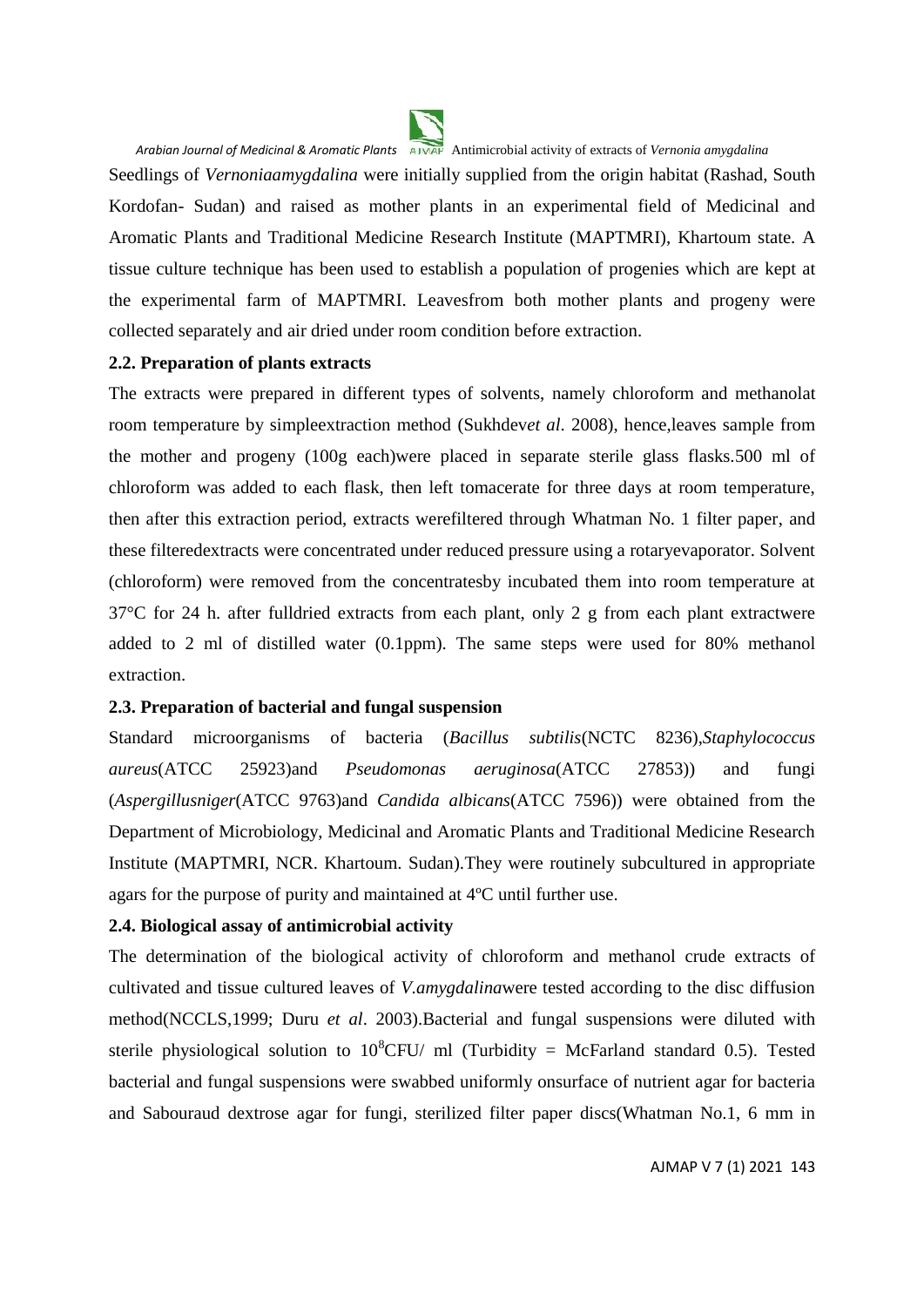

*Arabian Journal of Medicinal & Aromatic Plants* Antimicrobial activity of extracts of *Vernonia amygdalina* diameter) were placed on the surface of each plate and soaked with 20 μl of a solution ofeach type of extracts separately. Then inoculated plates were incubated into roomtemperature in the inverted position to allow growth of tested organisms,and for each treatment were used in triplicate, then after 24 h,the diameters around thefilter paper disc with plant extract were measured, as the diameters of clear zones (mm).

#### **2.5. Statistical Analysis**

Statistical analyses of inhibition of microbial growth were subjected to one way analysis of variance (ANOVA) using MSTATCsoftware (Michigan state University, 1991).

#### **3. Results andDiscussion**

The antimicrobial activity was assayed and data on effect of *V.amygdalina*chloroform and methanol extracts on the growth of bacteria (*Bacillus subtilis*,*Staphylococcus aureus*and *Pseudomonas aeruginosa*) and fungi (*Aspergillusniger* and *Candida albicans*)were presented in Table (1). The mean diameter of inhibition zones (MDIZ) produced by the candidate crude extracts against the studied organisms is presented as screening antimicrobial activity (100 mg/ml). The results were expressed in terms of the diameter (mm)of the growth-inhibition zone (clear zones) according to Mukhtar and Ghori(2012). The extracts of studied plant exhibited varying degrees of inhibition activity against studied bacteria and fungi ranging from 11 to 30 mm. Moreover,the inhibition activity value of the same crude extract from the same source of planthas changed according to the tested organisms.

The both types of the leaves extracts reduced the growth of both bacteria and fungi studied. Where, inhibition zones of 30 mm and 11 mm were recorded as the maximum and the minimum diameters of inhibition obtained. The CHCl<sub>3</sub> extract of leaves obtained from mother plant has the highest value (30 mm)of inhibition zoneon *S.aureus*, while the lowest diameter of inhibition zone was found in the methanolic extract of the leaves of mother plant on *S.aureus*in comparison with the same extract of progeny.

Gram positive bacteria *B.subtilisand S.aureus* were highly sensitive to the CHCl<sub>3</sub> extracts of both mother plant (28 mm, 30mm) and progeny (25 mm, 28 mm).But Gram negative*Ps.aeruginosa*was less sensitive to all different types of the studied extractsranging (11- 13 mm).This variation with two bacteria was due to their relative composition of cell wall components (Evbuomwan*et al*. 2018).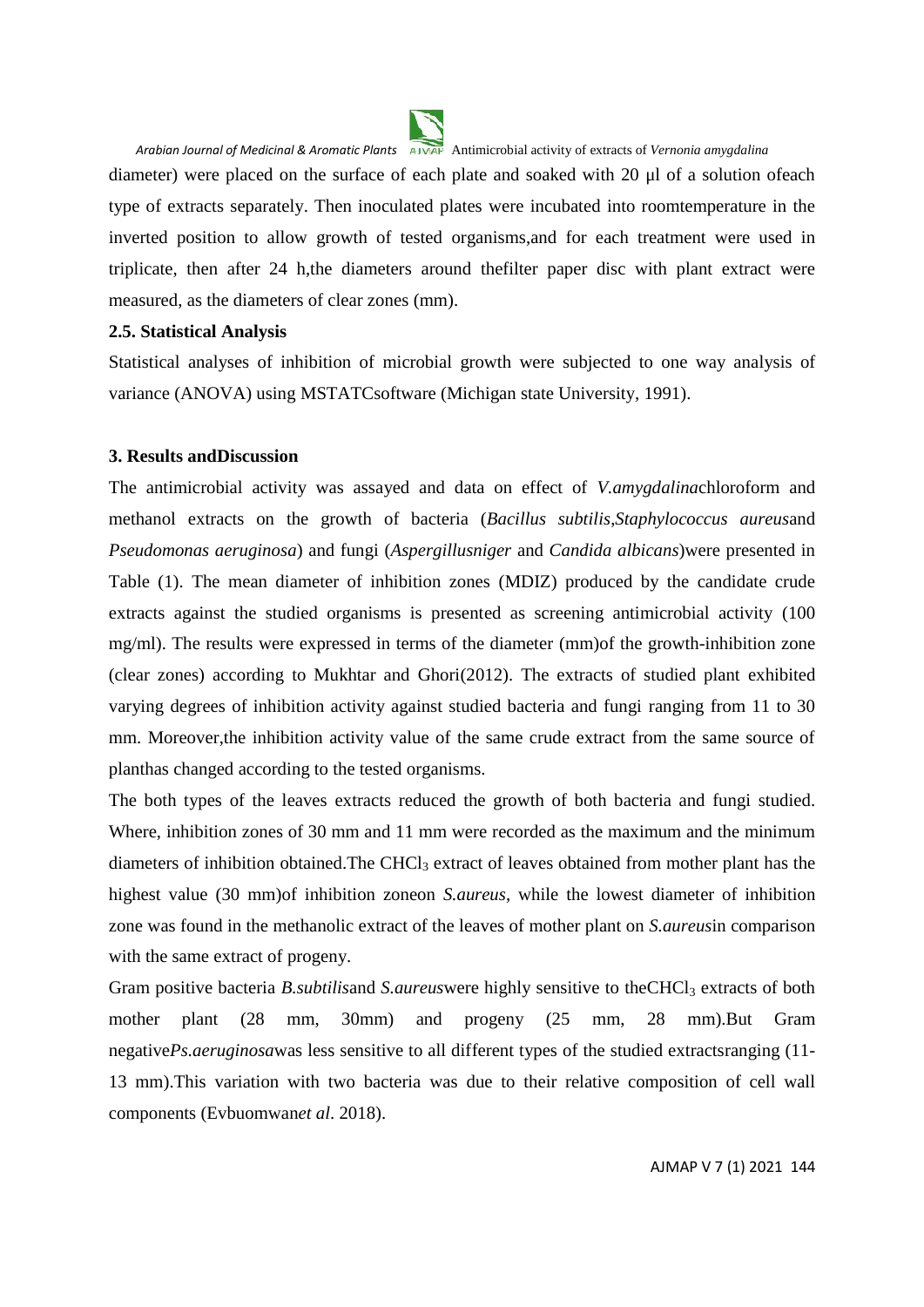

*Arabian Journal of Medicinal & Aromatic Plants* Antimicrobial activity of extracts of *Vernonia amygdalina* Both types of extracts(CHCl<sub>3</sub> and MeOH) of the leaves from mother plants showed low to moderate activity against both fungi (*A.niger, C.albicans*) compared to the extracts from progeny. The methanol extractof theleaves from progeny had a good activity than mother plants, and the same result found in extracts of chloroform.

From the Statistical analyses of inhibition of microbial growth, the chloroform extract of leaves obtained either from mother plants or its progeny showed the best inhibition of the bacterial growth (28 mm &30 mm), while the methanol extract showedmoderate activity (13 mm to 17 mm).

In the previous studythe extracts of *V. amygdalina*showed antibacterial activity against several types of bacteria such as Gram positive (*Staphylococcus aureus,Streptococcus mutans*, *Bacillus subtilis, Bacillus megaterium, and Serratiamarcescens*), and Gram negative (*Escherichia coli*, *Pseudomonasaeruginosa*and *Klebsiellapneumoniae*)*,* and antifungal activity against (*Aspergillusniger, Candida albicans, and Penicilliumchrysogenu*)(Anibijuwon*et al*. 2012;Evbuomwan*et al*. 2018;Bamigboye and Ahmed, 2019). However, in the present study, the chloroform and methanolic extracts of *V. amygdalina*also showed a good antimicrobial activity regarding to the different sources of leavesand extracts.

The antimicrobial activity of *V. amygdalina*seemed to be more dependent on the solvent used for extraction and this result is in agreement with earlier studies work by (Evbuomwan*et al*. 2018). From our study it is clear that the tested standard microorganisms (bacteria and fungi) were differentially affected by the methanol and chloroform extracts.

Chloroform extracts were observed to have more antimicrobial activity compared to the methanol extracts. The same results have been reported by Habtamu*et al.*(2018), they attributed their results to presence of vernolide,which has previously been confirmed in aerial parts of *Vernonia amygdalina* (Zdero*et al*. 1991; Jisaka*et al*. 1993), The structure of this compound has been established with NMR and MS spectroscopic techniques, found as white needle crystals, and has mono-hydroxylated compound belong to elemanolide lactone system( Erasto*et al*. 2006), vernolide has been reported to have antibacterial activity and antifungal activity (Erasto*et al*. 2006; Luo*et al*. 2017). Furthermore, vernolide has been considered to possess antitumor activity (Alara*et al*. 2017).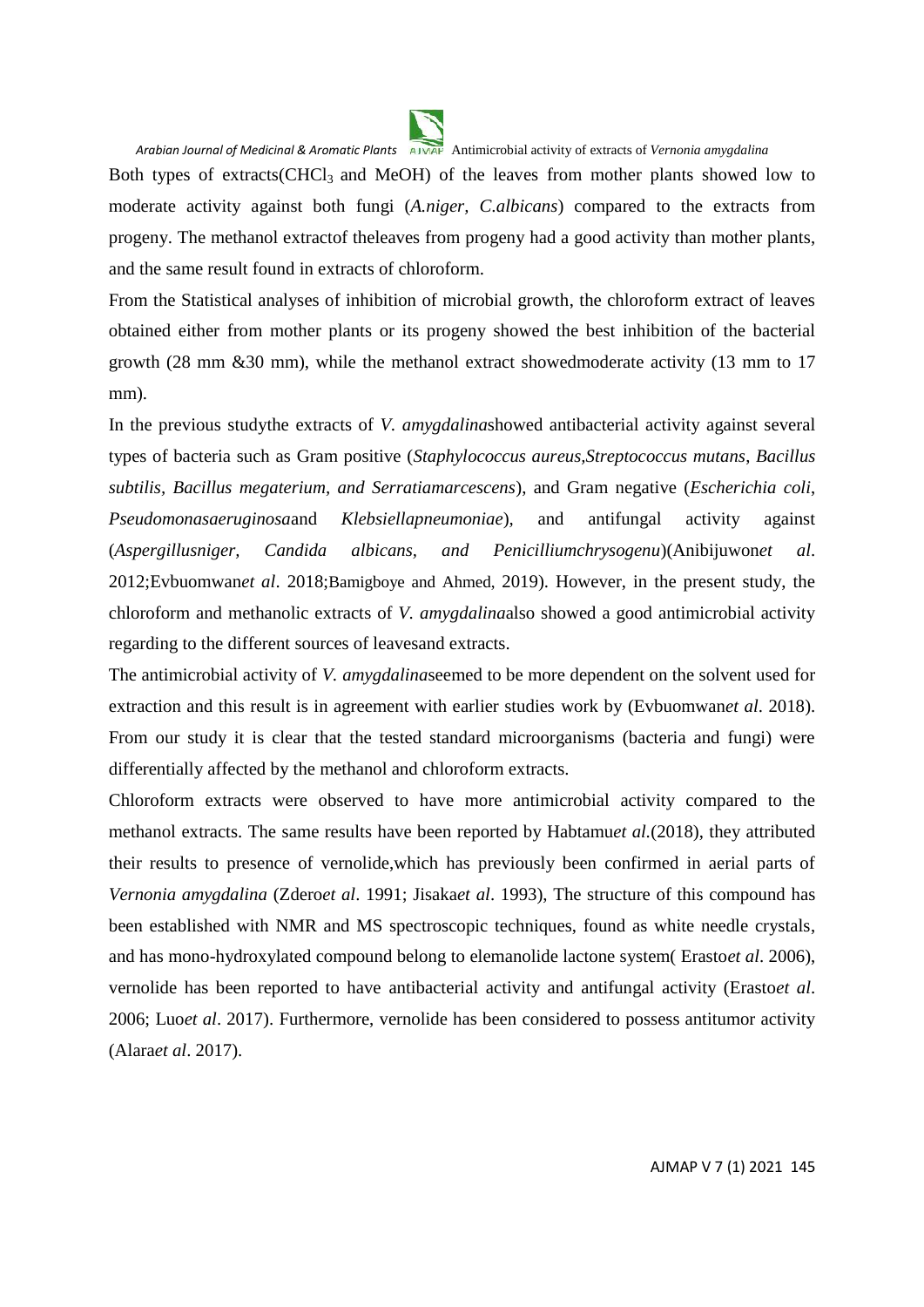

Previous research and evaluation of antimicrobial activity of *V. amygdalina* was done using leaves from wildly growing plant (Magboul*et al.*1997). This is first report on antimicrobial activity of leaves extracts from cultivated plants (progeny) of *V. amygdalina*.

### **4. Conclusion**

Based on the results in our study it seems that *V. amygdalina*from mother plant or progenyhad a comparable antimicrobial efficiency,which gives many opportunities for propagation and commercial production of this threatened plant species in Sudan using tissue culture techniques. The results also support the traditional uses of *V. amygdalina*and further investigation is needed to standardize and scale up the extract to develop new antimicrobial formula from this plant.

#### **5. Acknowledgements**

The authors are greatly thankful to all Staff of the Microbiology andPhytochemistryDepartments,Medicinaland Aromatic Plants and Traditional Medicine Research Institute.

# **Table 1. Antimicrobial activity of** *V. amygdalina* **chloroform and methanol extracts against tested microorganisms***.*

| <b>Family/Botanical</b> | <b>Source</b> | Types of          |      |     |      |     | Mean of Diameter Inhibition Zone |
|-------------------------|---------------|-------------------|------|-----|------|-----|----------------------------------|
| /Vernacular name        | used          | extracts          | (mm) |     |      |     |                                  |
|                         | (leaves)      |                   |      |     |      |     |                                  |
|                         |               |                   | B.s  | S.a | Ps.a | A.n | C.a                              |
| Asteraceae,             | Mother        | CHCl <sub>3</sub> | 28   | 30  | 13   | 12  | 11                               |
| Vernonia amygdalina     | plant         | MeOH              | 13   | 11  | 11   | 12  | 12                               |
| Garb al-wadi            |               |                   |      |     |      |     |                                  |
|                         | Progeny       | CHCl <sub>3</sub> | 25   | 28  | 12   | 15  | 14                               |
|                         |               | <b>MeOH</b>       | 17   | 14  | 12   | 13  | 15                               |
|                         |               |                   |      |     |      |     |                                  |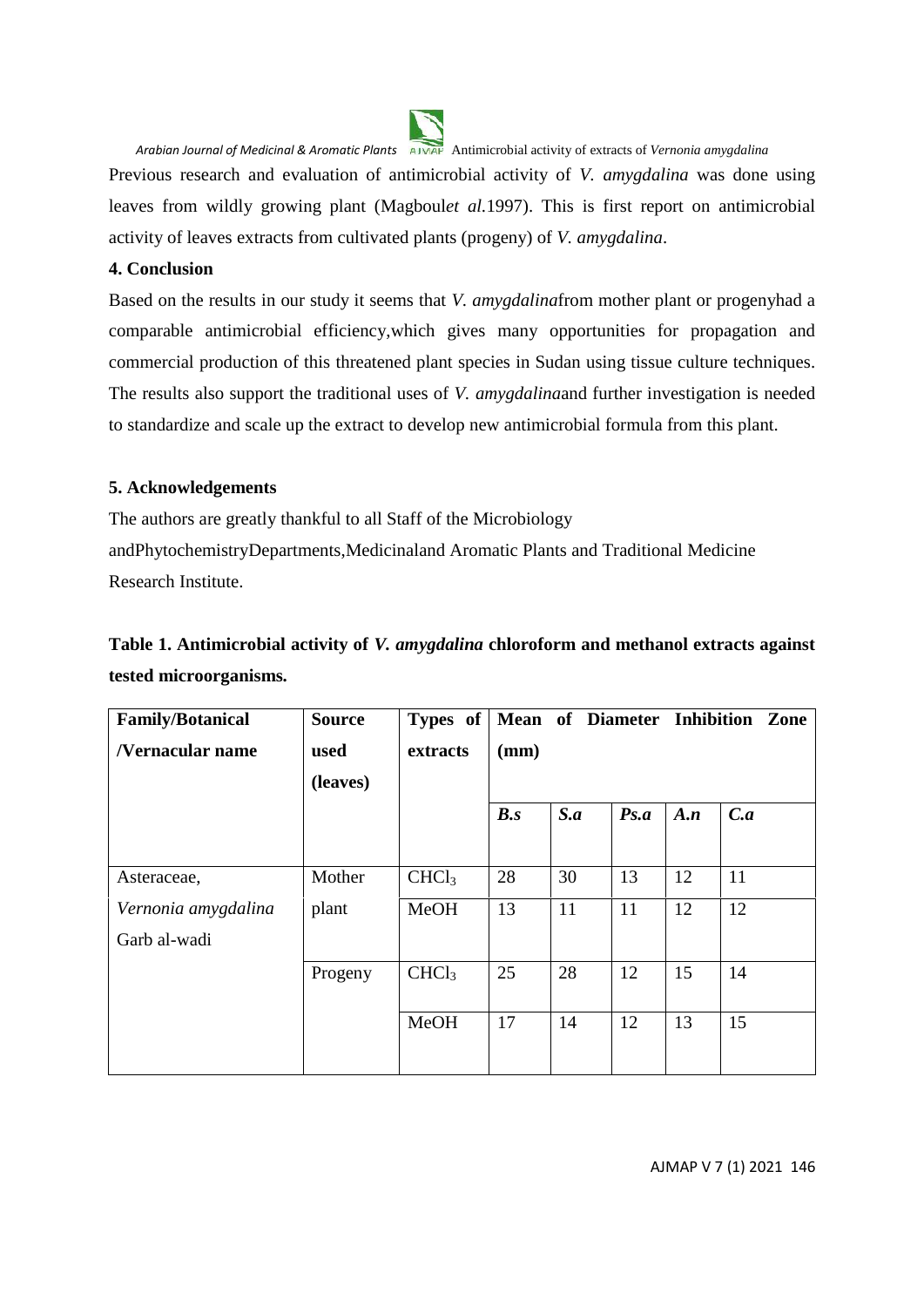*Arabian Journal of Medicinal & Aromatic Plants* Antimicrobial activity of extracts of *Vernonia amygdalina* Key: *B.s*: *Bacillus subtilis*, *S.a*: *Staphylococcus aureus*, *Ps.a*: *Pseudomonas aeruginosa*, *A.n*:*Aspergillusniger*, *C.a*: *Candida albicans*.

Concentration used 100 mg/ml, disc diameter: 6 mm

The antimicrobial activity was expressed in term of the diameter of zone of inhibition: < 9 mm zone considered as inactive; 9-12 mm as low activity; 13-18 mm moderate activity; and >18 mm high activity.



Figure 1: *Vernonia amygdalina*, A: Progenyplant; B: Leaves; C: Stem;D: Flower.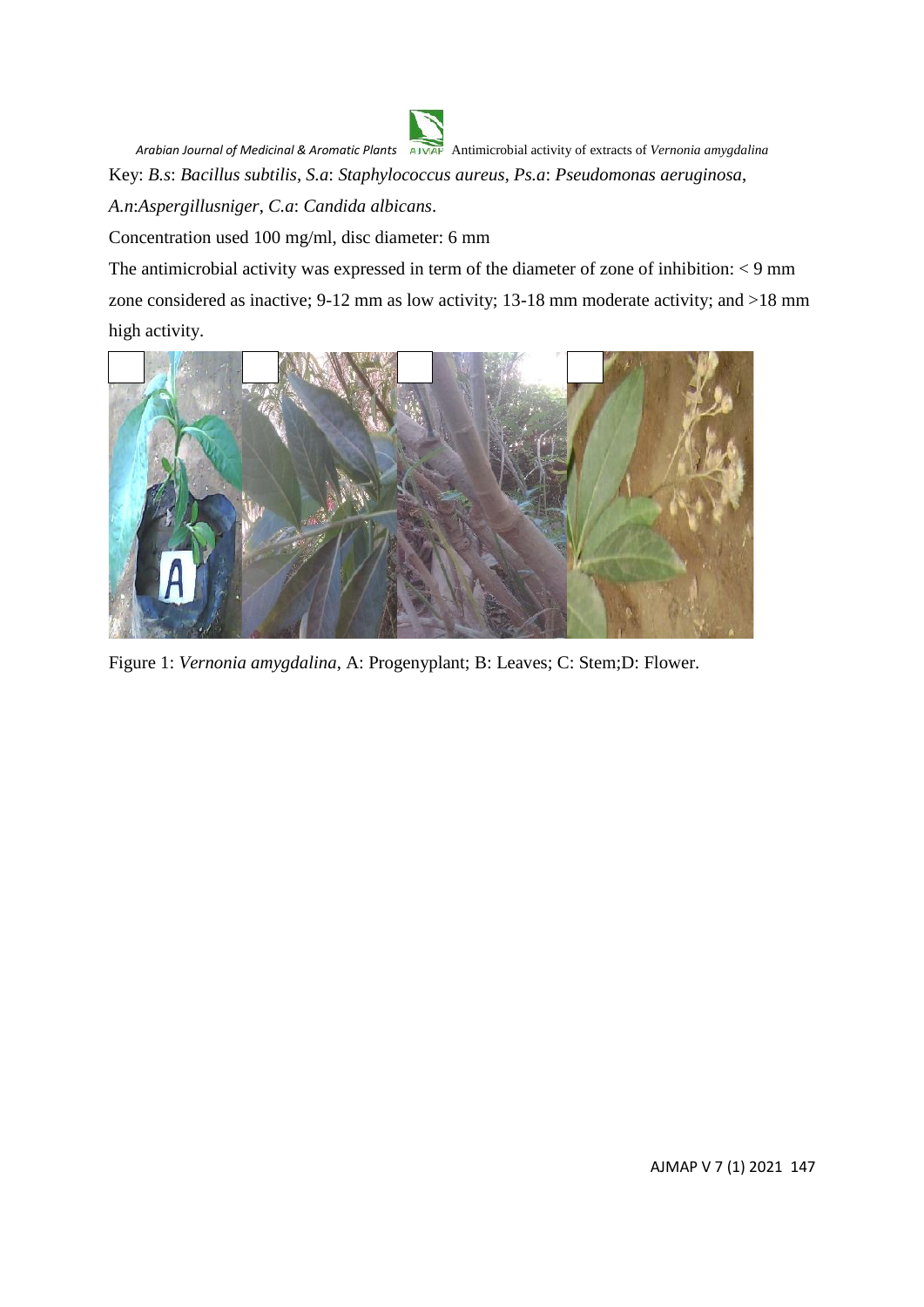

Figure 2: Preparation of plants extracts, A: Leaves with solvent; B: Filtered extract; C: Rotary evaporator (source: appletonwoods.co.uk. 2021);D: Crude extract.

#### **6. References**

- 1. Adebanjo, A.O., Adewumi, C.O.,Essien, E.E.1983. Anti-infection agents from higher plants.  $5<sup>th</sup>$ International Symposium of medicinal plants. University of Ife, Nigeria, pp: 152-158.
- 2. Pelczar, M.J., Chan,E.S.C., Krieg, N.R.1993. Airborne diseases. In: Microbiology Concepts and Applications. McGraw Hill, Inc. U.S.A., pp: 652.
- 3. Iwu, A., Kokwaro, J.O. 1996. Medicinal Plants of east Africa. Africa Publish House, pp: 1-7.
- 4. Nwosu, S.I., Stanley, H.O., Okerentugba, P.O. 2013. Occurrence, types and location of calcium oxalate crystals in *Vernoniaamygdalina* Del (Asteraceae). *Int. J. Sci. Nat*., 4 (3): 533–537.
- 5. Sobukola, O.P., Dairo, O.U., Sanni, L.O., Odunewu, A.V., Fafiolu, B.O. 2007. Thin layer drying process of some leafy vegetables under open sun.*Food Sci. Technol. Int*., 13 (1): 35–40.
- 6. El Ghazali, G.E.B., Bari, E.A., Bashir, A.K., Salih, A.M. 1987. Medicinal plants of Sudan, Part II, Medicinal plants of the eastern Nuba Mountains. Khartoum University Press, Khartoum.
- 7. Akah, P.A., Ekekwe, R.K. 1995. Ethnopharmacology of some of the asteraceae family used in the Nigerian traditional medicine. *Fitoterapia*, 66: 352–355.
- 8. Akinpelu, D.A. 1999. Antimicrobial activity of *Vernoniaamygdalina* leaves. *Fitoterapia*, 70: 232– 234.

AJMAP V 7 (1) 2021 148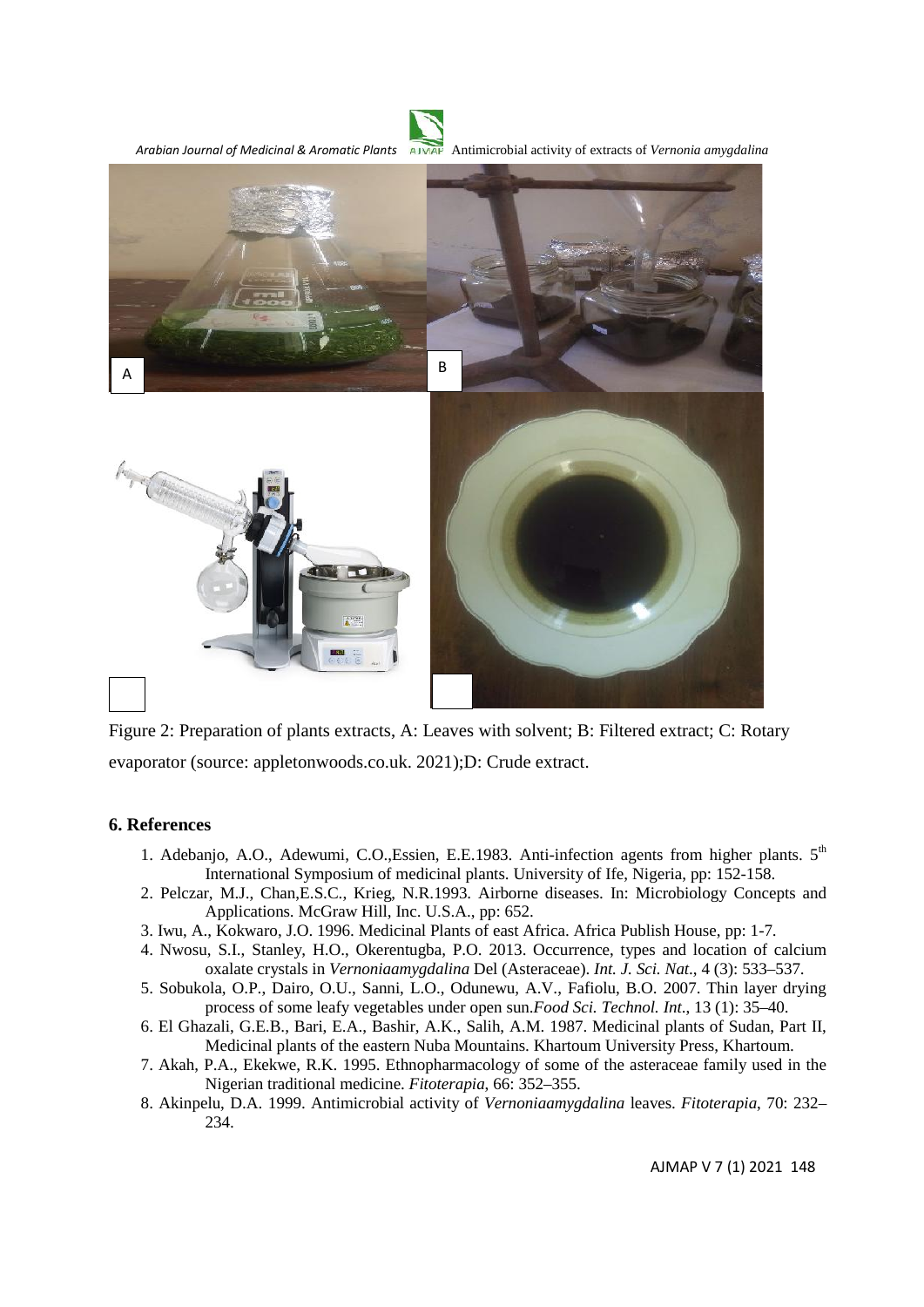- 9. Moundipa, F.P., Kamini, G., Melanie, F., Bilong, F.C., Bruchhaus, I. 2000. *In vitro* amoebic activity of some medicinal plants of the Bamun region (Cameroon). *Afr. J. Tradit. Cam*., 62: 113– 121.
- 10. Hladik, C., Krief, S., Haxaire, C. 2005. Ethnomedicinal and bioactive properties of plants ingested by wild chimpanzees in Uganda. *J. Ethnopharmacol*., 101: 1–5.
- 11. Izevbigie, E.B. 2003. Discovery of water-soluble anticancer Agents (Edotides) from a vegetable found in Benin City, Nigeria. *Exp. Biol. Med*., 228: 293–298.
- 12. Cimanga, R.K., Tona, L., Mesia, K., Musuamba, C.T., De Bruyne, T., Apers, S., *et al*. 2004. *In vitro*antiplasmodia activity of extravts and fractions of seven medicinal plants used in the democratic republic of Congo. *J. Ethnopharmacol*., 93: 27–32.
- 13. Muraina, I.A., Adaudi, A.O., Mamman, M., Kazeem, H.M., Picard, J., McGaw, L.J., *et al*. 2010. Antimycoplasmal activity of some plant species from northern Nigeria compared to the currently used therapeutic agent. *Pharm. Biol*., 48: 1103–1107.
- 14. Kupchan, S.M., Hemingway, R.J., Karim, A., Werner, D. 1969. Tumor inhibitors. XLVII. Vernodalin and vernomygdin, two new cytotoxic sesquiterpene lactones from *Vernoniaamygdalina* Del. *J. Org. Chem*., 34: 3908–3911.
- 15. Jisaka, M., Ohigashi, H., Takagaki, T., Nozaki, H., Tada, T., Hirota, M., *et al*. 1992. Bitter steroids glucosides, vernoniosides A1, A2, and A3 and related B1 from a possible medicinal plant, *Vernonia amygdalina* used by wild chimpanzees. *Tetrahedron*, 48: 625–632.
- 16. Igile, G., Oleszek, W., Jurzysta, M. 1995. Vernoniosides D and E, two novel saponins from *Vernonia amygdalina*. *J. Nat. Prod*., 58 (9): 1438–1443.
- 17. Erasto, P., Grierson, D.S., Afolayan, A.J. 2006. Bioactive sesquiterpene lactones from the leaves of *Vernonia amygdalina*. *J. Ethnopharmacol*., 106: 117–120.
- 18. Owoeye, O., Yousuf, S., Akhtar, M.N., Qamar, K., Dar, A., Farombi, E.O., *et al*. 2010. Another anticancer elemanolide from *Vernoniaamygdalina*Del. *Int. J. Biol. Chem. Sci.*, 4: 226–234.
- 19. Luo, X., Jiang, Y., Fronczek, F.R., Lin, C., Izevbigie, E.B., Lee, K.S. 2011. Isolation and structure determination of a sesquiterpene lactone (vernodalinol) from *Vernoniaamygdalina* extracts. *Pharm. Biol*., 49 (5): 464–470.
- 20. Challand S, Willcox M. 2009. A clinical trial of the traditional medicine *Vernoniaamygdalina*in the treatment of uncomplicated malaria. *J.Altern. Complement. Med*., 15(11):1231-1237. doi:10.1089/ acm.2009.0098.
- 21. Awe, S.O., Makinde, J.M., Olajide, O.A. 1999. Cathartic effect of the leaf extract of *Vernonia amygdalina*. *Fitoterapia*, 70: 161–165.
- 22. Ibrahim, N.D.G., Abdurahman, E.M., Ibrahim, G. 2001. Elemental analysis of the leaves of *Vernonia amygdalina* and its biological evaluation in rats. Niger. *J. Natl. Prod. Med*., 5: 13- 16.
- 23. Ekpo, A., Eseyin, O.A., Ikpeme, A.O., Edoho, E.J., 2007. Studies on some biochemical effects of *Vernonia amygdalina* in rats. *As. J. Biochem*., 2: 193-197.
- 24. Ganfon, H., Gbaguidi, F., Frederich, M., Moudachirou, M., Quetin-Leclercq, J.2008. *In vitro* evaluation of antiplasmodial activity of plant samples used in traditional medicine in Benin. *Planta Med*., PF6: 249.
- 25. Njan, A.A., Adzu, B., Agaba, A.G., Byarugaba, D., Diaz-Llera, S., Bangsberg, D.R. 2008. The analgesic and antiplasmodial activities and toxicology of Vernonia amygdalina. *J. Med. Food*, 11: 574-581.
- 26. Anibijuwon, I.I., Oladejo, B.O.,Adetitun,D.O.,Kolawole, O.M.2012. Antimicrobial Activity of *Vernoniaamygdalina* Against Oral Microbes. *Global J. Pharmacol*., 6 (3): 178-185.
- 27. Evbuomwan, L.,Chukwuka, E.P.,Obazenu, E.I.,Ilevbare, L. 2018. Antibacterial Activity of *Vernoniaamygdalina*Leaf Extracts against Multidrug Resistant Bacterial Isolates. *J. Appl. Sci. Environ*., 22 (1): 17-21.